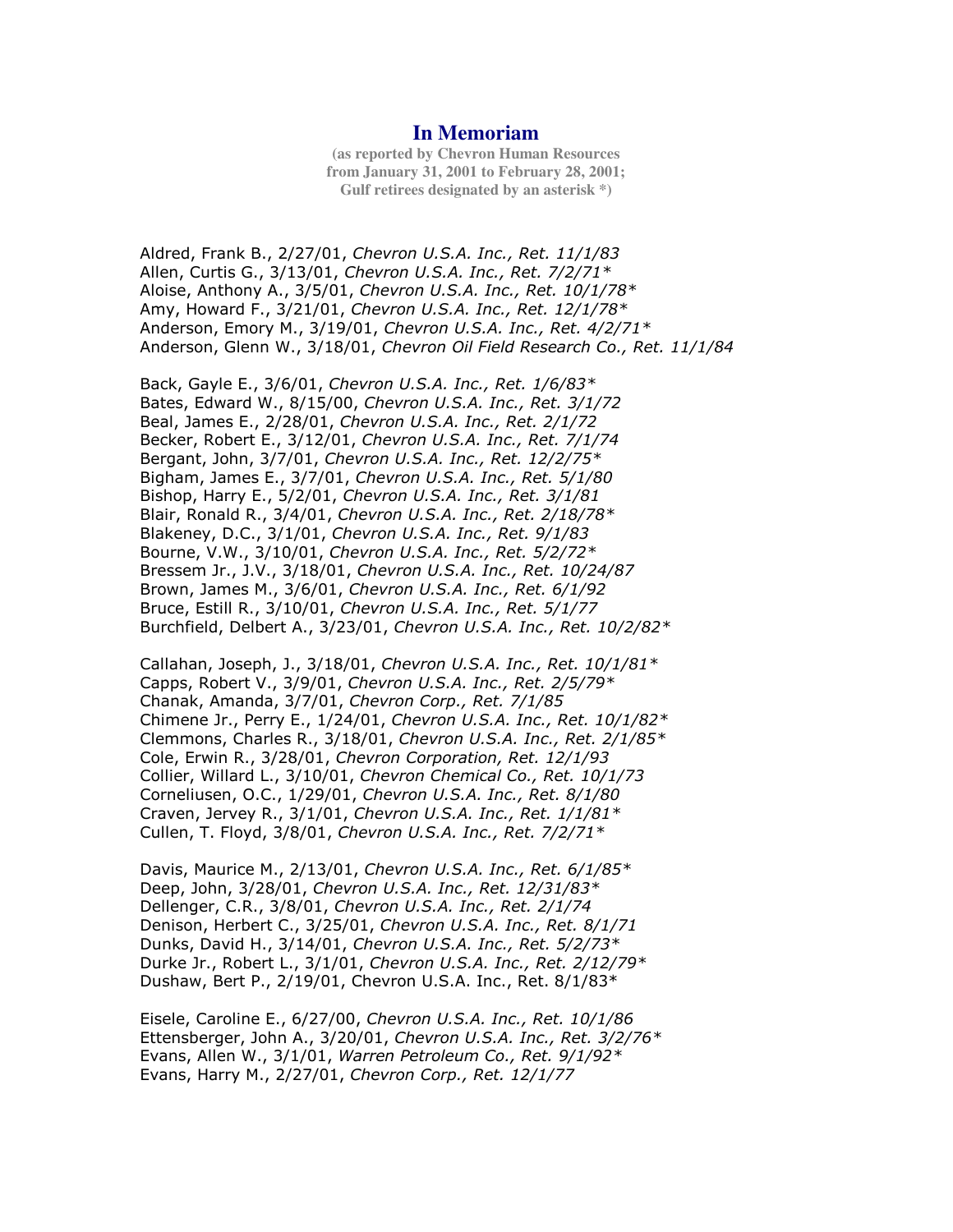Fleming, J.R., 3/20/01, Chevron Chemical Co., Ret. 1/1/85 Foott Jr., William O., 3/3/01, Chevron U.S.A. Inc., Ret. 11/1/71 Foster, Richard P., 3/15/01, Chevron U.S.A. Inc., Ret. 5/1/85\* Fraser, Joseph A., 3/17/01, Chevron U.S.A. Inc., Ret. 6/2/77\*

Garraty, Bernice T., 3/17/01, Chevron U.S.A. Inc., Ret. 9/2/65\* Golden, Lewis S., 3/13/01, Chevron U.S.A. Inc., Ret. 1/1/80\* Gray, H.L., 3/20/01, Chevron U.S.A. Inc., Ret. 6/1/82 Gray, Lawrence P., 3/26/01, Chevron U.S.A. Inc., Ret. 8/1/79\* Greene, Johnie A., 3/20/01, Chevron U.S.A. Inc., Ret. 8/29/72\*

Haass, Ellen C., 8/12/00, Chevron U.S.A. Inc., Ret. 2/29/68 Haddock, Milton T., 3/13/01, Chevron U.S.A. Inc., Ret. 8/1/90 Hall, Ralph F., 3/27/01, Chevron U.S.A. Inc., Ret. 3/1/80 Hernon, Marjorie G., 3/9/01, Chevron U.S.A. Inc., Ret. 12/1/86 Hickman, D.J., 3/23/01, Chevron U.S.A. Inc., Ret. 4/1/80 Hildebrand, John F., 2/9/01, Chevron U.S.A. Inc., Ret. 12/31/83\* Hmura, Janet V., 3/7/01, Chevron U.S.A. Inc., Ret. 6/1/97 Huston, Joseph, 3/12/01, Chevron U.S.A. Inc., Ret. 8/2/84\*

Ingram, Orene M., 3/1/01, Chevron U.S.A. Inc., Ret. 4/2/78\*

Jambruno, Peter V., 3/2/01, Chevron U.S.A. Inc., Ret. 12/1/79 James, Alford T., 3/20/01, Chevron U.S.A. Inc., Ret. 8/2/75\* Johnson, Donald R., 1/27/01, Chevron U.S.A. Inc., Ret. 5/2/75\*

Kayser, Eleanor R., 3/3/01, Chevron U.S.A. Inc., Ret. 3/2/70\* Kelley, Charles M., 3/19/01, Chevron U.S.A. Inc., Ret. 10/1/85\* Kellinger, William M., 3/3/01, Chevron U.S.A. Inc., Ret. 8/1/79\* Kline, James A., 4/6/96, Chevron U.S.A. Inc., Ret. 10/1/80\* Krug, Helen L., 3/9/01, Chevron U.S.A. Inc., Ret. 1/1/84

Lachcik, John, 3/12/01, Chevron U.S.A. Inc., Ret. 9/2/78\* Lamprich, Joyce F., 3/10/01, Warren Petroleum Co., Ret. 7/1/92\* Lane, Leon, 3/15/01, Chevron U.S.A. Inc., Ret. 2/2/77\* Lisi, Martin, J., 3/8/01, Chevron Chemical Co., Ret. 3/1/77 Lisinski, John R., 3/1/01, Chevron U.S.A. Inc., Ret. 6/1/92 Liston, Robert M., 3/8/01, Chevron U.S.A. Inc., Ret. 6/1/86 Lowry, Annabelle G., 3/18/01, Chevron U.S.A. Inc., Ret. 11/2/82\*

Mayberry, Everett L., 2/12/01, Chevron U.S.A. Inc., Ret. 2/1/76 McCurdy, Louisa, 3/9/01, Chevron U.S.A. Inc., Ret. 2/1/61\* McDonough, Genevieve L., 3/7/01, Chevron Chemical Co., 12/1/86 McGehee, Nevon S., 3/1/01, Chevron Pipe Line Co., Ret. 7/1/85 McLellan, Donald E., 3/6/01, Chevron U.S.A. Inc., Ret. 7/2/89 Methvin Jr., Paul, 3/10/01, Chevron U.S.A. Inc., Ret. 4/1/85\* Michaels, James C., 3/29/01, Chevron U.S.A. Inc., Ret. 9/2/76\* Michels, R.E. 2/22/01, Chevron U.S.A. Inc., Ret. 3/1/82 Mitchell, Kenneth A., 3/5/01, Chevron U.S.A. Inc., Ret. 5/1/86 Morelock, Audie D., 2/27/01, Chevron U.S.A. Inc., Ret. 10/2/68\* Moy, Charles F., 3/15/01, Chevron U.S.A. Inc., Ret. 10/17/78\*

Naquin, Robert C., 3/12/01, Chevron Chemical Co., Ret. 9/1/92 Neil, A.J., 2/18/01, Chevron U.S.A. Inc., Ret. 10/1/77